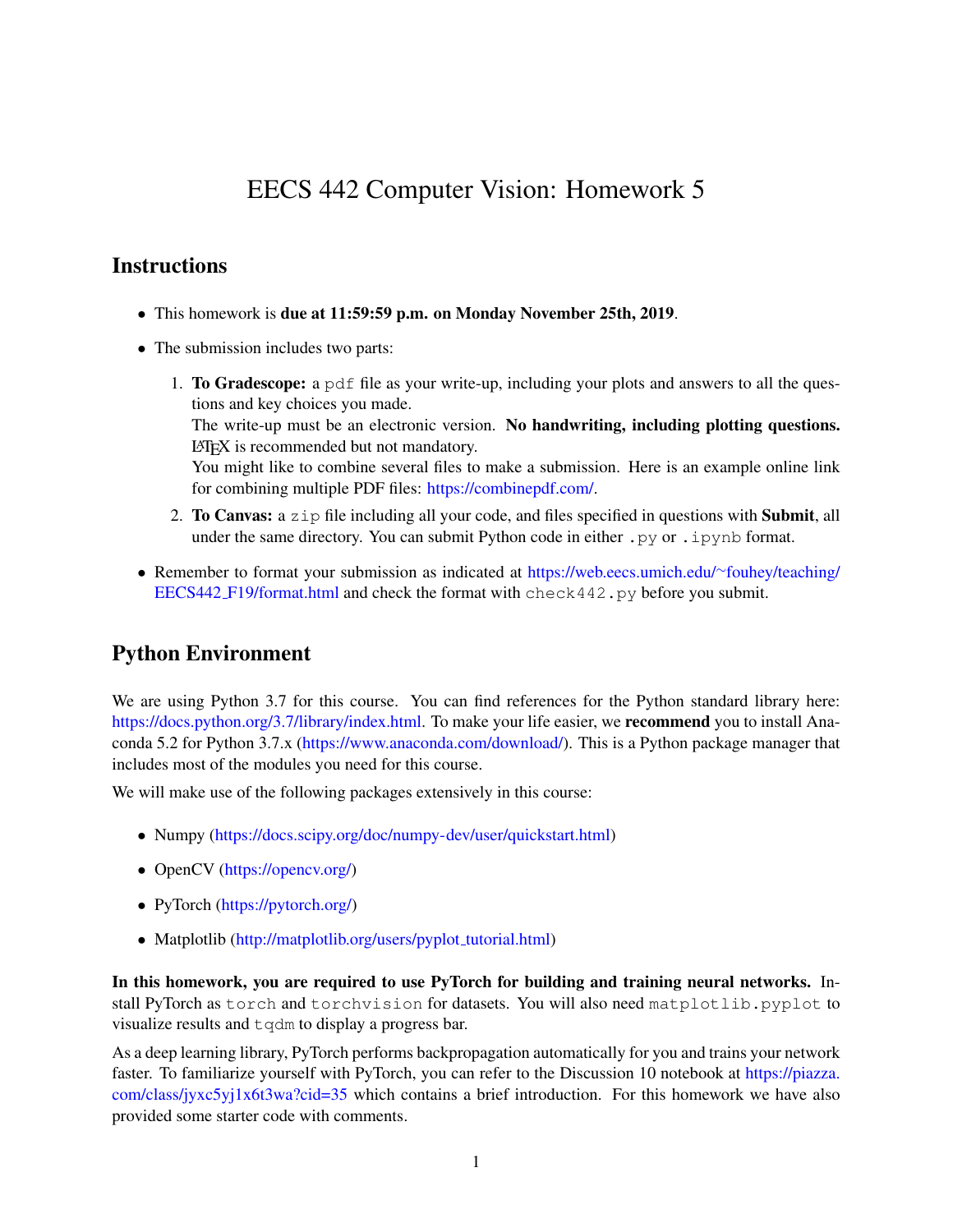# 1 Fashion-MNIST Classification [35 pts]

In this part, you will implement and train Convolutional Neural Networks (ConvNets) in PyTorch to classify images. Unlike HW4, backpropagation is automatically inferred by PyTorch, so you only need to write code for the forward pass.



Figure [1](#page-1-0): Convolutional Neural Networks for Image Classification<sup>1</sup>



Figure 2: Example images from Fashion MNIST dataset [2]

The dataset we use is Fashion-MNIST dataset, which is available at [https://github.com/zalandoresearch/](https://github.com/zalandoresearch/fashion-mnist) [fashion-mnist](https://github.com/zalandoresearch/fashion-mnist) and in torchvision.datasets. Fashion-MNIST has 10 classes, 60000 training+validation images (we have splitted it to have 50000 training images and 10000 validation images, but you can change the numbers), and 10000 test images. We have provided some starter code in  $part1.py$  where you need to modify and experiment with the following:

<span id="page-1-0"></span><sup>&</sup>lt;sup>1</sup>Image comes from https://medium.com/data-science-group-iitr/building-a-convolutional-neural-network-in-python-withtensorflow-d251c3ca8117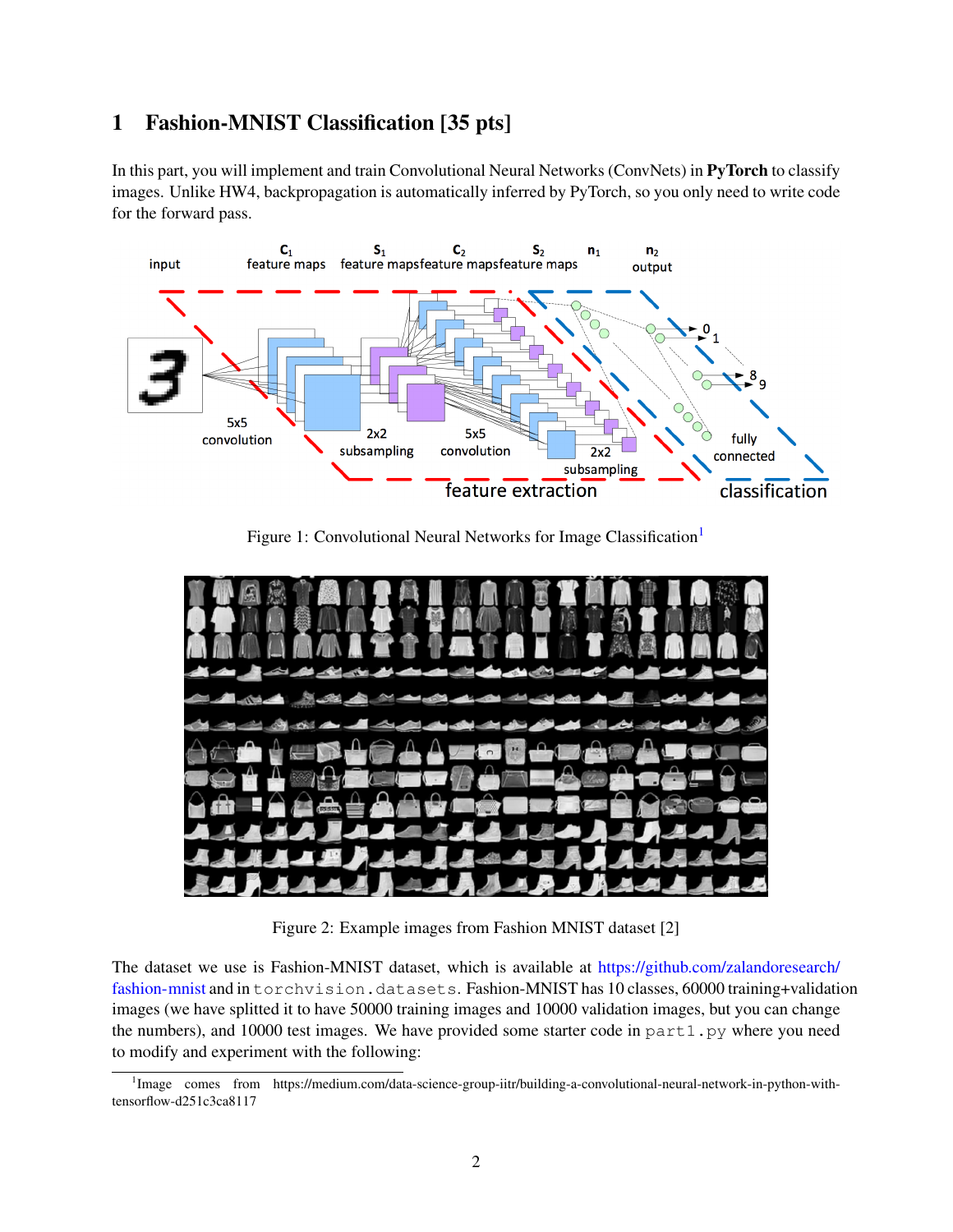- The architecture of the network (define layers and implement forward pass)
- The optimizer (SGD, RMSProp, Adam, etc.) and its parameters. (we ight  $dec$ ay is the L2 regularization strength)
- Training parameters (batch size and number of epochs)

You should train your network on training set and change those listed above based on evaluation on the validation set. You should run evalution on the test set only once at the end.

#### Complete the following:

- 1. Submit a program which trains with your best combination of model architecture, optimizer and training parameters, and evaluates on the test set to report an accuracy at the end. (15 pts)
- 2. Report the detailed architecture of your best model. Include information on hyperparameters chosen for training and a plot showing both training and validation loss across iterations. (10 pts)
- 3. Report the accuracy of your best model on the test set. We expect you to achieve over 90%. (10 pts)

Hints: Read PyTorch documentation for torch.nn at <https://pytorch.org/docs/stable/nn.html> and pick layers for your network. Some common choices are

- nn.Linear
- nn.Conv2d, try different number of filters (out\_channels) and size of filters (kernel\_size)
- nn.ReLU, which provides non-linearity between layers
- nn.MaxPool2d and nn.AvgPool2d, two kinds of pooling layer
- nn.Dropout, which helps reduce overfitting

Your network does not need to be complicated. We achieved over  $90\%$  test accuracy with two convolutonal layers, and it took less than 15 mins to train on a laptop without GPU. You will get partial credits for any accuracy over 50%, so do not worry too much and spend your time wisely.

# 2 Activation Visualization [35 pts]

In this part, we will investigate a method to visualize the activation map of an image through a classification network and show intuitively how each part of the image contribute to the prediction. We have provided some starter code in part2.py.

To observe a meaningful pattern, we construct a custom dataset that localizes the Fashion-MNIST image with the help of MNIST images. Each image in this new dataset will be a  $2\times 2$  grid of one Fashion-MNIST image and three MNIST images. The Fashion-MNIST image is placed at a random grid, where the other three grids will be randomly-chosen MNIST images. This part is implemented for you in class GridDataset.

To apply the visualization method, our network needs to contain a global average pooling (GAP) layer followed by a linear layer at the end. When visualizing, we replace GAP and linear layers with a  $1 \times 1$ convolution layer using weights from the linear layer. Instead of  $C$  class scores, the network output is now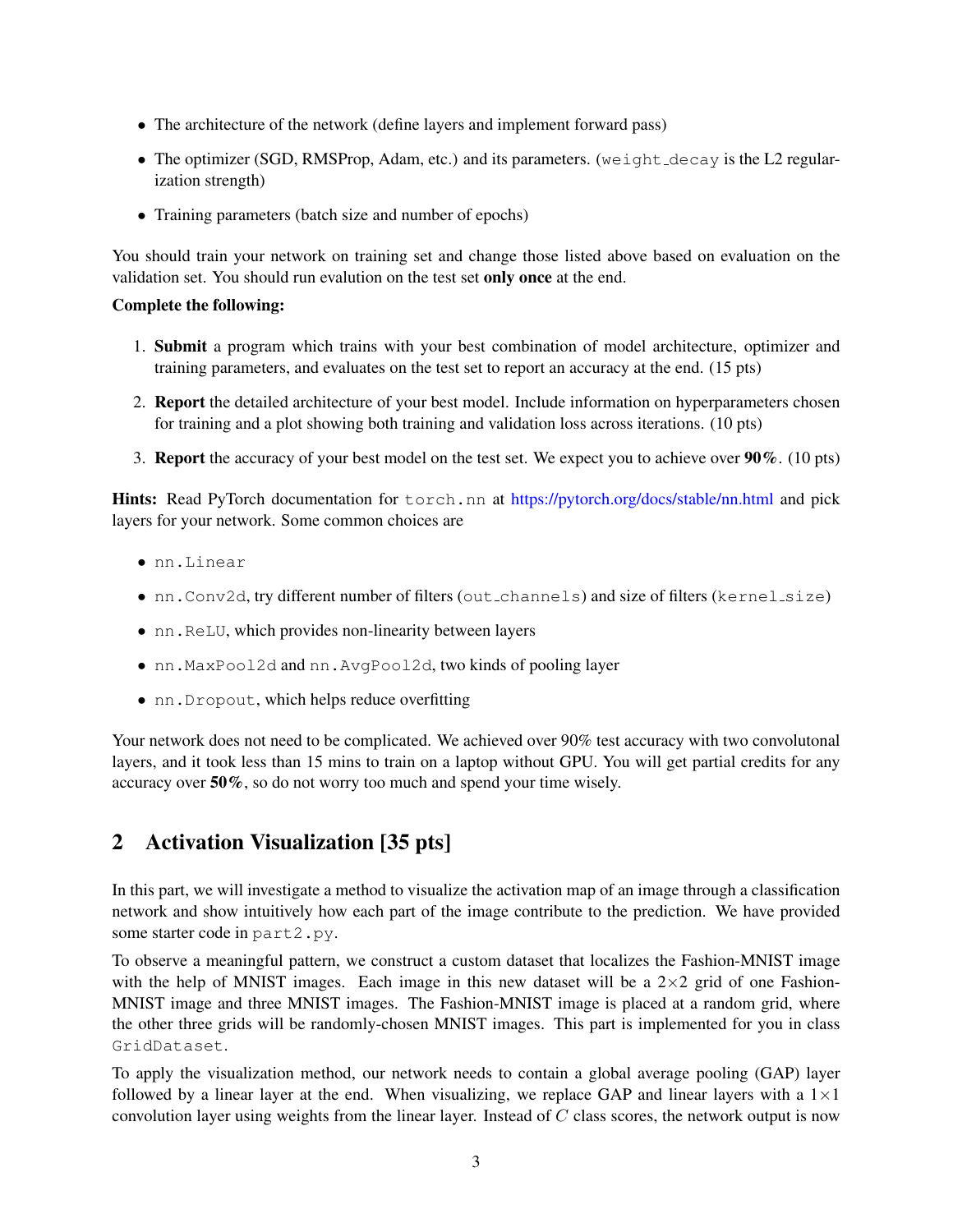$C$  2D arrays corresponding to each of the  $C$  classes. If we plot them as heatmaps as shown in the figure below, we should see that at ground truth class, activation is higher at the position of the Fashion-MNIST image in the input image, implying that our model has learned to "look at" only the Fashion-MNIST images for classification.

#### Notes on dimensions:

- 1. A global average pooling layer reduces each  $H \times W$  channel to a single value by simply taking the average of all HW values.
- 2. Suppose the input to GAP layer in the original network has shape  $(F, H, W)$ , it will become  $(F, 1, 1)$ after GAP layer, so the linear layer has weight of shape  $(F, C)$ . In the adapted network, the  $1 \times 1$  conv layer has F input channels and C output channels, and therefore has weight of shape  $(F, C, 1, 1)$ . Since linear layer and  $1\times1$  conv layer have weights of the same size, we can transfer weights from the former to the latter with a simple reshaping.
- 3. In PyTorch, the shape of a data tensor always has a dimension for batch size  $N$ , which is the first dimension.



Figure 3: Example image from our custom dataset and its per-class activation maps

#### Complete the following:

- 1. **Report** the detailed architecture of your  $self.\text{base}$  module. Include information on hyperparameters chosen for training, and the accuracy on the test set. To make the visualization look nice, you should achieve over 80% on the test set. (10 pts)
- 2. Choose a correctly classified image from the evaluation on test set. Report its index in the test set and include plots of both the image and the activation maps of all classes. (10 pts)
- 3. Submit a program which contains your best combination of self.base mudule, optimizer and training parameters, along with the code to select a correctly classified image and to visualize the results. (15 pts)

Hints: Apart from the last two layers, your network should look similar to the one in the previous part, and takes a similar amount of time to train. Again, any test accuracy over 50% will receive partial credits.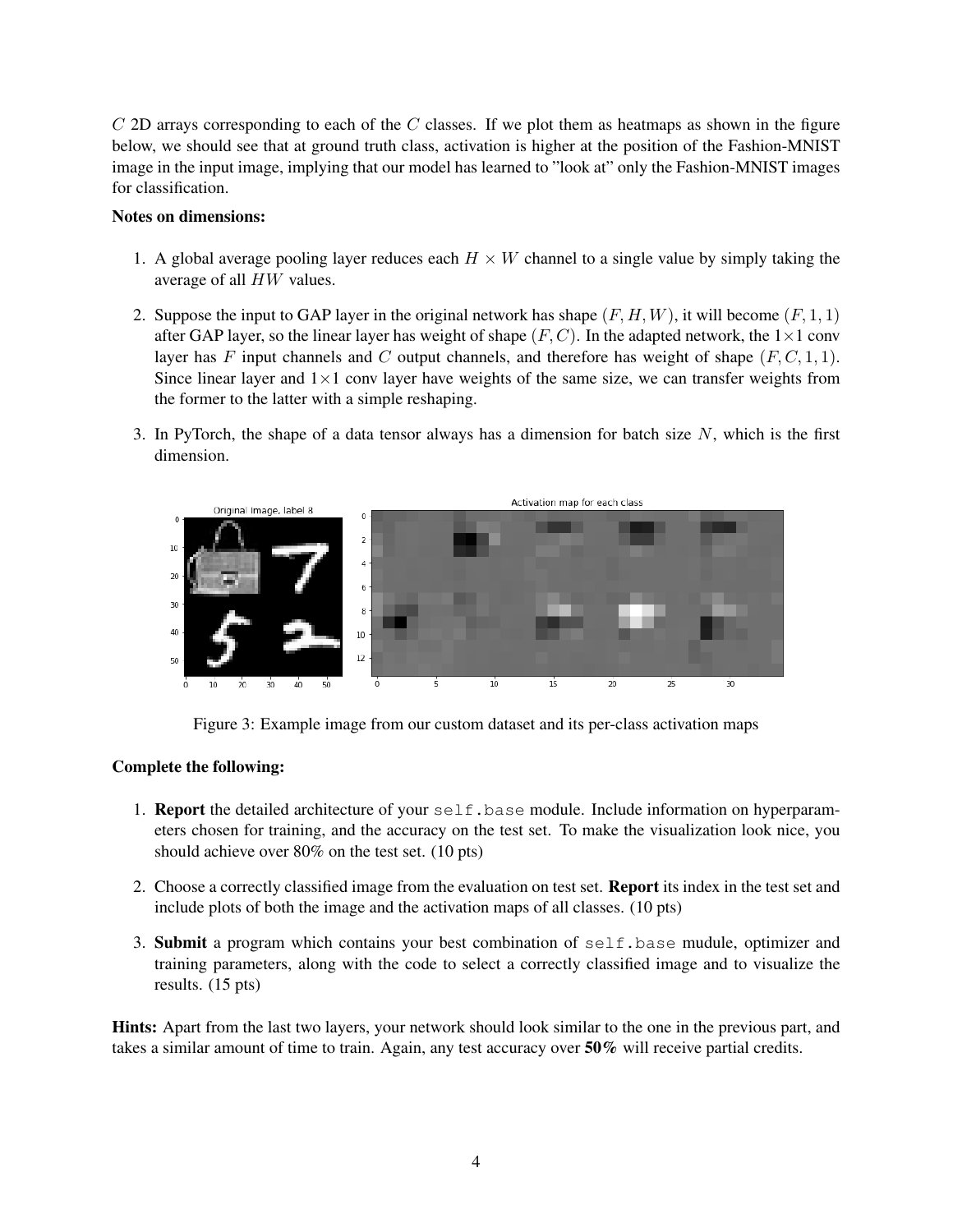## 3 Semantic Segmentation [30 pts]

Besides image classification, Convolutional Neural Networks can also generate dense predictions. A popular application is semantic segmentation. In this part, you will design and implement your Convolutional Neural Networks to perform semantic segmentation on the Mini Facade dataset.

Mini Facade dataset consists of images of different cities around the world and diverse architectural styles  $(in \rightarrow ppf)$  format), shown as the image on the left. It also contains semantic segmentation labels  $(in \rightarrow pqf)$ format) in 5 different classes: balcony, window, pillar, facade and others. Your task is to train a network to convert image on the left to the labels on the right.



Note: The label images are plotted using 8-bit indexed color with pixel value listed in Table [1.](#page-4-0) We have provided you a visualization function using a "jet" color map.

<span id="page-4-0"></span>

| class   | color  | pixel value                 |
|---------|--------|-----------------------------|
| others  | black  |                             |
| facade  | blue   |                             |
| pillar  | green  | $\mathcal{D}_{\mathcal{L}}$ |
| window  | orange | 3                           |
| balcony | red    |                             |

We have provided some starter code in part  $3/\text{train}$ , py which contains a dummy network. It uses a 1x1 convolution to convert 3 channels (RGB) to 5 channels, i.e. 5 heatmaps for each class, with cross-entropy loss. Your network should give an output of the same shape, but contains more different kinds of layers. In addition to layers in a classification

We will evaluate your model on its average precision (AP) on the test set (higher the better). Weve already provided you the code to evaluate AP and you can directly use it. An introduction to AP is available at https://scikit-learn.org/stable/modules/model [evaluation.html#precision-recall-f-measure-metrics.](https://scikit-learn.org/stable/modules/model_evaluation.html#precision-recall-f-measure-metrics)

#### Complete the following:

- 1. Report the detailed architecture of your model. Include information on hyperparameters chosen for training and a plot showing both training and validation loss across iterations. (10 pts)
- 2. Report the average precision on the test set. You can use provided function to calculate AP on the test set. You should only evaluate your model on the test set once. All hyperparameter tuning should be done on the validation set. We expect you to to achieve  $0.45$  AP on the test set. (10 pts)